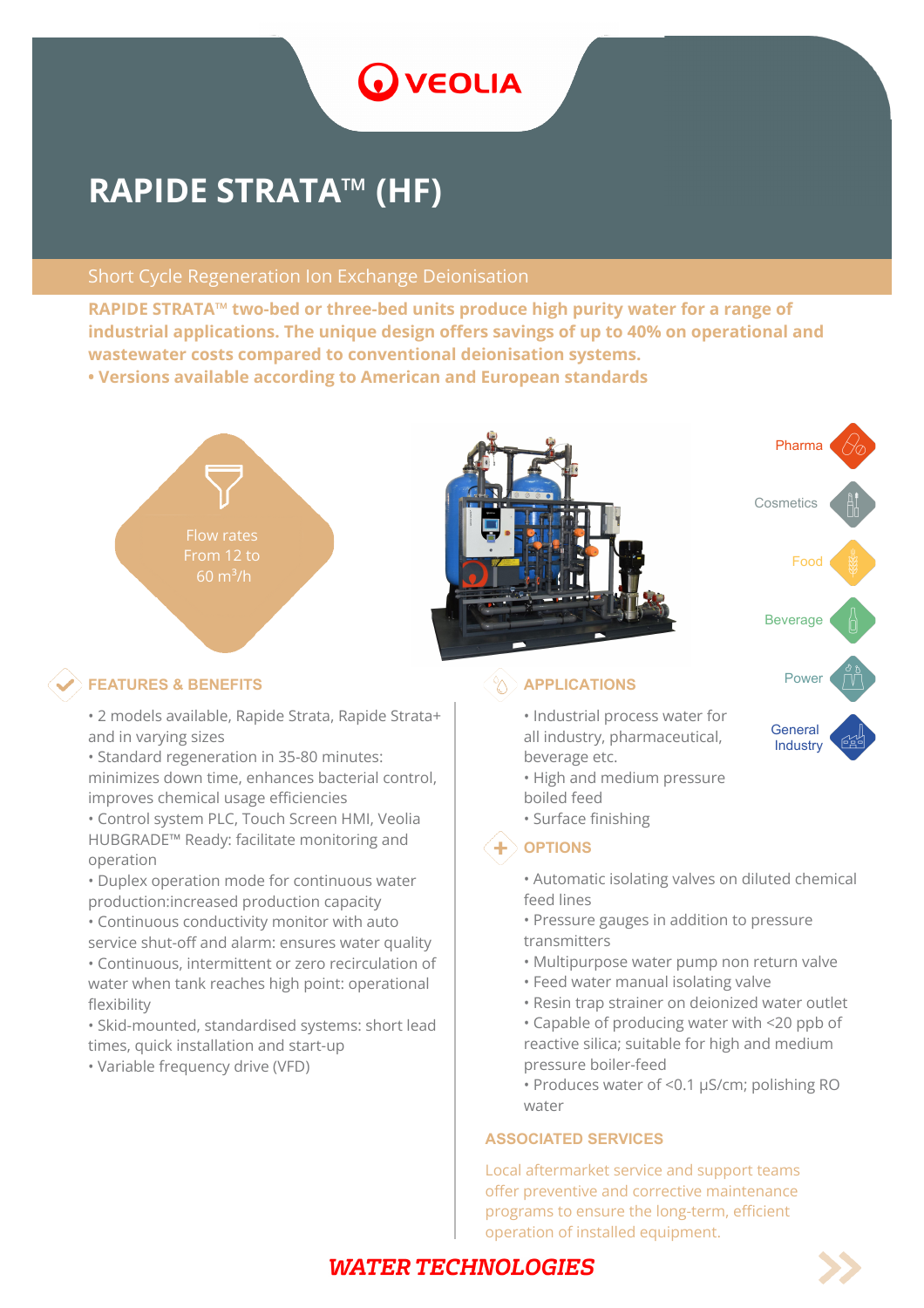

#### **System Operating Parameters**

| <b>Model</b>                                                   | <b>Unit</b>    | <b>24 UK</b> | <b>32 UK</b> | <b>45 UK</b> | <b>60 UK</b> |
|----------------------------------------------------------------|----------------|--------------|--------------|--------------|--------------|
| <b>Max Feed Flowrate</b>                                       | $m^3/h$        | 23           | 32           | 45           | 60           |
| Min Feed Flowrate                                              | $m^3/h$        | 12           | 16           | 20           | 30           |
| Regeneration Time <sup>(1)</sup>                               | min.           | $35 - 55$    | $35 - 55$    | $35 - 55$    | $35 - 55$    |
| Maximum Waste Flow to Drain<br>during Regeneration             | $m^3/h$        | 22.0         | 30.5         | 43.0         | 57.0         |
| Wastewater Volume per<br>Regeneration <sup>(2)</sup>           | m <sup>3</sup> | 4.5          | 7.0          | 9.5          | 12.6         |
| Bulked wastewater pH                                           | ÷,             | $6 - 9$      | $6 - 9$      | $6 - 9$      | $6 - 9$      |
| Chemical Usage per Regeneration -<br>HCl (32%) <sup>(3)</sup>  | L              | 41           | 57           | 78           | 100          |
| Chemical Usage per Regeneration -<br>NaOH (32%) <sup>(3)</sup> | L              | 38.2         | 54.0         | 64.3         | 78.2         |
| <b>Output per Regeneration</b>                                 | m <sup>3</sup> | 143          | 201          | 240          | 292          |
| <b>Pump Motor Size</b>                                         | kW             | 7.5          | 7.5          | 11.0         | 15.0         |
|                                                                |                |              |              |              |              |
| <b>Model</b>                                                   | <b>Unit</b>    | 24+ UK       | 32+ UK       | 45+ UK       | 60+ UK       |
| <b>Max Feed Flowrate</b>                                       | $m^3/h$        | 23           | 32           | 45           | 60           |
| Min Feed Flowrate                                              | $m^3/h$        | 12           | 16           | 20           | 30           |
| Regeneration Time <sup>(1)</sup>                               | min.           | $35 - 55$    | $35 - 55$    | $35 - 55$    | $35 - 55$    |
| Maximum Waste Flow to Drain<br>during Regeneration             | $m^3/h$        | 22.0         | 30.5         | 43.0         | 57.0         |
| Wastewater Volume per<br>Regeneration <sup>(2)</sup>           | m <sup>3</sup> | 4.5          | 7.0          | 9.5          | 12.6         |
| Bulked wastewater pH                                           | ÷,             | $6 - 9$      | $6 - 9$      | $6 - 9$      | $6 - 9$      |
| Chemical Usage per Regeneration -<br>HCI (32%) <sup>(3)</sup>  | L              | 41           | 57           | 78           | 100          |
| Chemical Usage per Regeneration -<br>NaOH (32%) <sup>(3)</sup> | L              | 38.2         | 54.0         | 64.3         | 78.2         |
| <b>Output per Regeneration</b>                                 | m <sup>3</sup> | 115          | 162          | 194          | 236          |

<sup>(1)</sup> Standard regeneration for Rapide Strata+ takes 35 minutes for treated water with a conductivity of < 1μS/cm.For a treated water *with a conductivity of < 0,1 μS/cm and SiO2 <20 ppb, regeneration time is 80 minutes.*

*⁽²⁾ Wastewater volume depends on treated water quality.*

**System Dimensions**

<sup>(3)</sup> Chemical consumption is calculated for treated water with a conductivity of < 2μS/cm.

| <b>Model</b>                  | <b>Unit</b> | <b>24 UK</b> | <b>32 UK</b> | <b>45 UK</b> | <b>60 UK</b> |  |
|-------------------------------|-------------|--------------|--------------|--------------|--------------|--|
| Total Installed Length        | m           | 3.0          | 3.0          | 3.6          | 3.6          |  |
| <b>Total Installed Width</b>  | m           | 1.9          | 1.9          | 2.1          | 2.1          |  |
| <b>Total Installed Height</b> | m           | 3.04         | 3.04         | 3.19         | 3.19         |  |
| Recommended Headroom          | m           |              |              |              |              |  |
| <b>Operating Weight</b>       | kg          | 3000         | 3800         | 6050         | 7240         |  |
|                               |             |              |              |              |              |  |
| <b>Model</b>                  | <b>Unit</b> | 24+ UK       | 32+ UK       | 45+ UK       | 60+ UK       |  |
| <b>Total Installed Length</b> | m           | 3.5          | 3.5          | 4.5          | 4.5          |  |
| <b>Total Installed Width</b>  | m           | 1.9          | 1.9          | 2.1          | 2.1          |  |
| <b>Total Installed Height</b> | m           | 3.04         | 3.04         | 3.19         | 3.19         |  |
| Recommended Headroom          | m           |              |              | 1            |              |  |
| <b>Operating Weight</b>       | kg          | 3220         | 4030         | 6250         | 7450         |  |

*Designed and Manufactured by Solys Veolia*